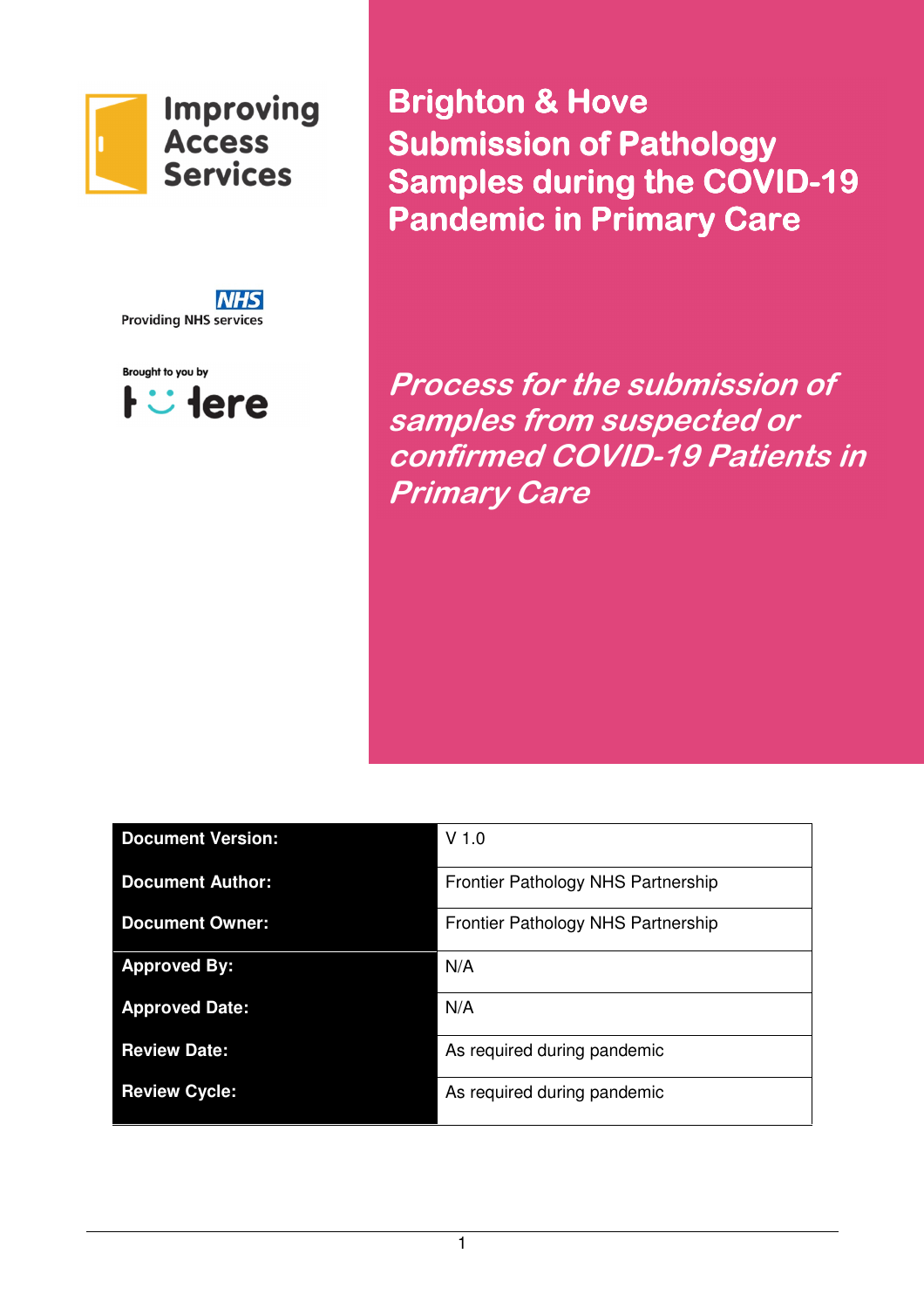| Version | <b>Date</b> | <b>Summary of Change</b> | <b>Reviewer</b>                                     |
|---------|-------------|--------------------------|-----------------------------------------------------|
| .0      | 23/04/2020  | Final                    | <b>Frontier Pathology</b><br><b>NHS Partnership</b> |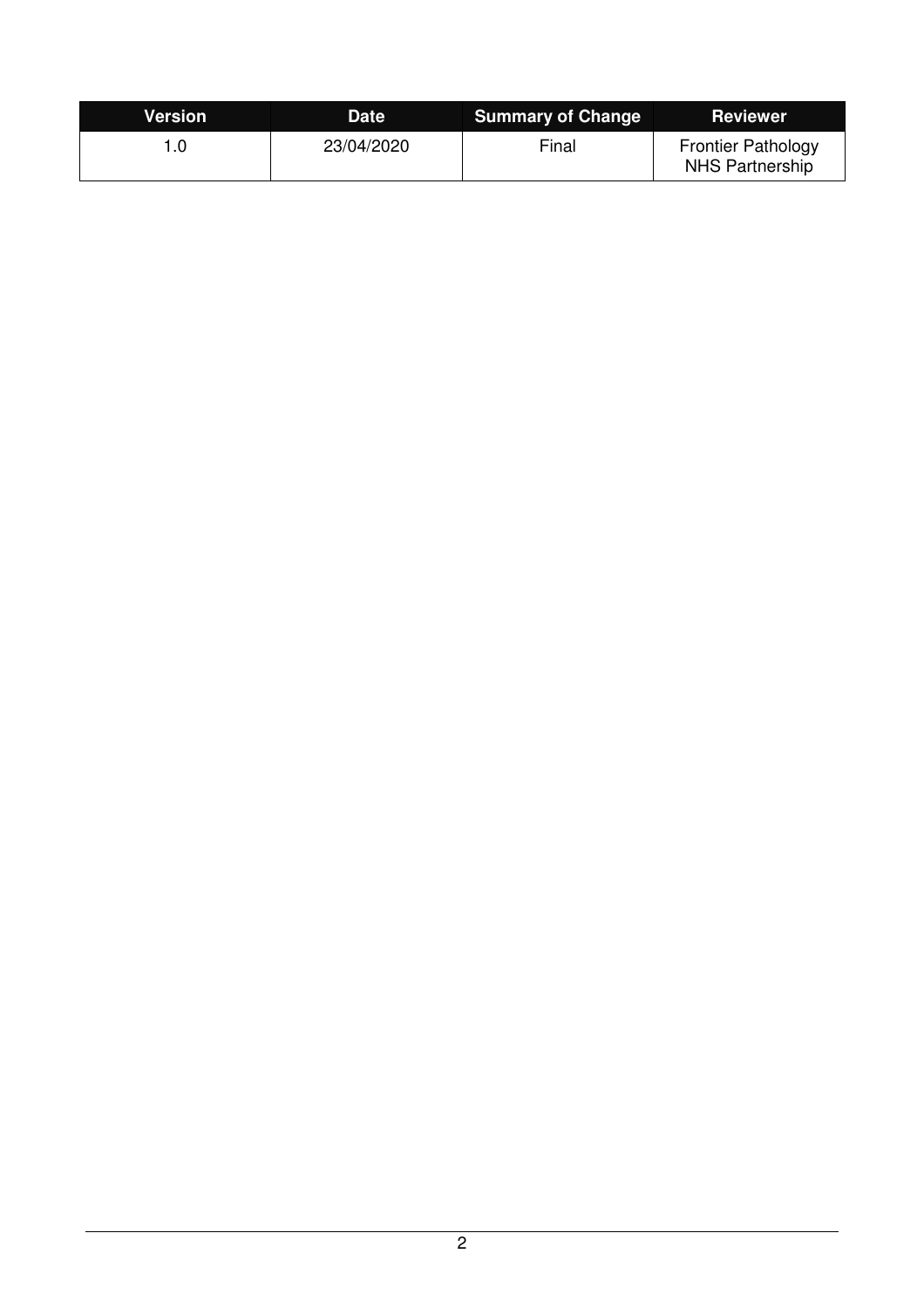For the safety of Pathology staff and to avoid unnecessary delays or repeat testing please follow the guidelines below when submitting samples to Pathology for testing from suspected or known coronavirus patients  $-$  this includes patients with a previous diagnosis of COVID-19

## a) PACKAGING OF INDIVIDUAL PATIENT SAMPLES:

• Sample requests should be separated and packaged as follows:



(NOTE: Sample for any other discipline e.g. Histology, Cytology etc. should be submitted in the same manner)

Attach request forms to **OUTSIDE** of the second sample bag using a small amount of adhesive tape only

A high-risk/enhanced handling sticker or warning label should be affixed to either the specimen bag or request form

## ADDITIONAL NOTES:

1) When submitting paediatric samples or samples from adults with low volume; wherever possible please use the equivalent 2mL Vacutainer blood tubes rather than the paediatric tubes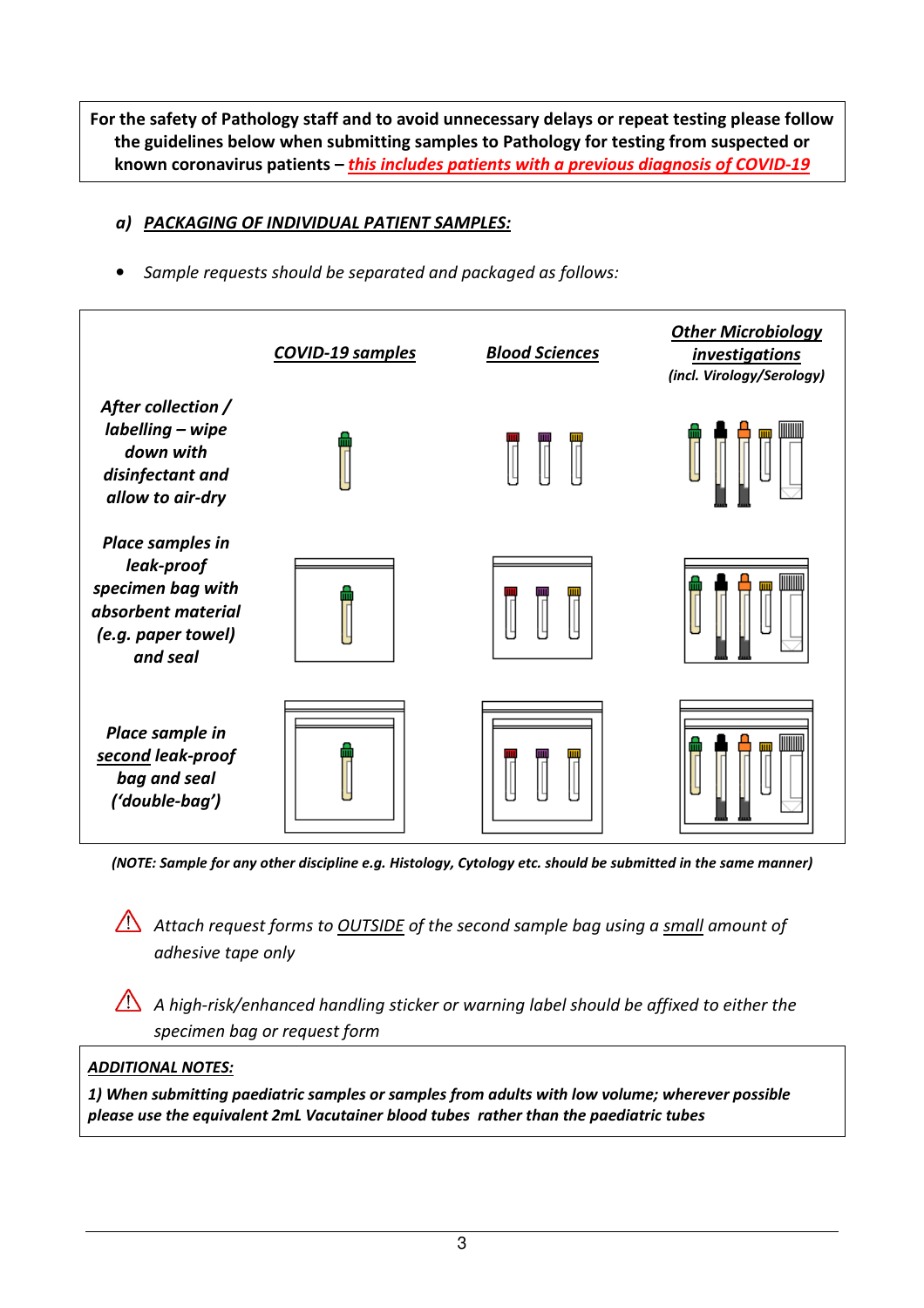### b) PACKAGING AND SUBMITTING OF MULTIPLE PATIENTS' SAMPLES:

• Follow the instructions for packaging of individual patient samples as per a) and then continue as follows:

| (EXAMPLES)                                           | <b>COVID-19 samples</b>                   | <b>Blood Sciences</b>                                                                           | <b>Other Microbiology</b><br><i>investigations</i><br>(incl. Virology/Serology) |
|------------------------------------------------------|-------------------------------------------|-------------------------------------------------------------------------------------------------|---------------------------------------------------------------------------------|
| <b>Patient A</b>                                     |                                           | 鬥                                                                                               |                                                                                 |
|                                                      | $\ddot{}$                                 | $\overline{t}$                                                                                  | $\overline{1}$                                                                  |
| <b>Patient B</b>                                     |                                           |                                                                                                 |                                                                                 |
|                                                      | +                                         | +                                                                                               | +                                                                               |
| <b>Patient C</b>                                     |                                           |                                                                                                 |                                                                                 |
| All samples should be                                | Rubber band                               | Rubber band                                                                                     | Rubber band                                                                     |
| collected together as<br><b>Pathology discipline</b> | $or$<br>Plastic bag                       | $or$<br>Plastic bag                                                                             | $or$<br>Plastic bag                                                             |
| 'sets'                                               | $\mathbf{or}$<br>Plastic sample container | $or$<br>Plastic sample container                                                                | $or$<br>Plastic sample container                                                |
|                                                      |                                           | Place sets together into transport bag or box and await collection by<br>regular courier/driver |                                                                                 |

If the multiple patient samples are collected together then the outer container should be clearly marked with an enhanced handling sticker or warning label

#### **For Transportation queries:**

Ian Evans - Support Services Manager (*ian.evans2@nhs.net*)

#### For H&S queries:

Simon Lewis - Chief Biomedical Scientist - Health, Safety & Resilience (Simon.Lewis8@nhs.net)